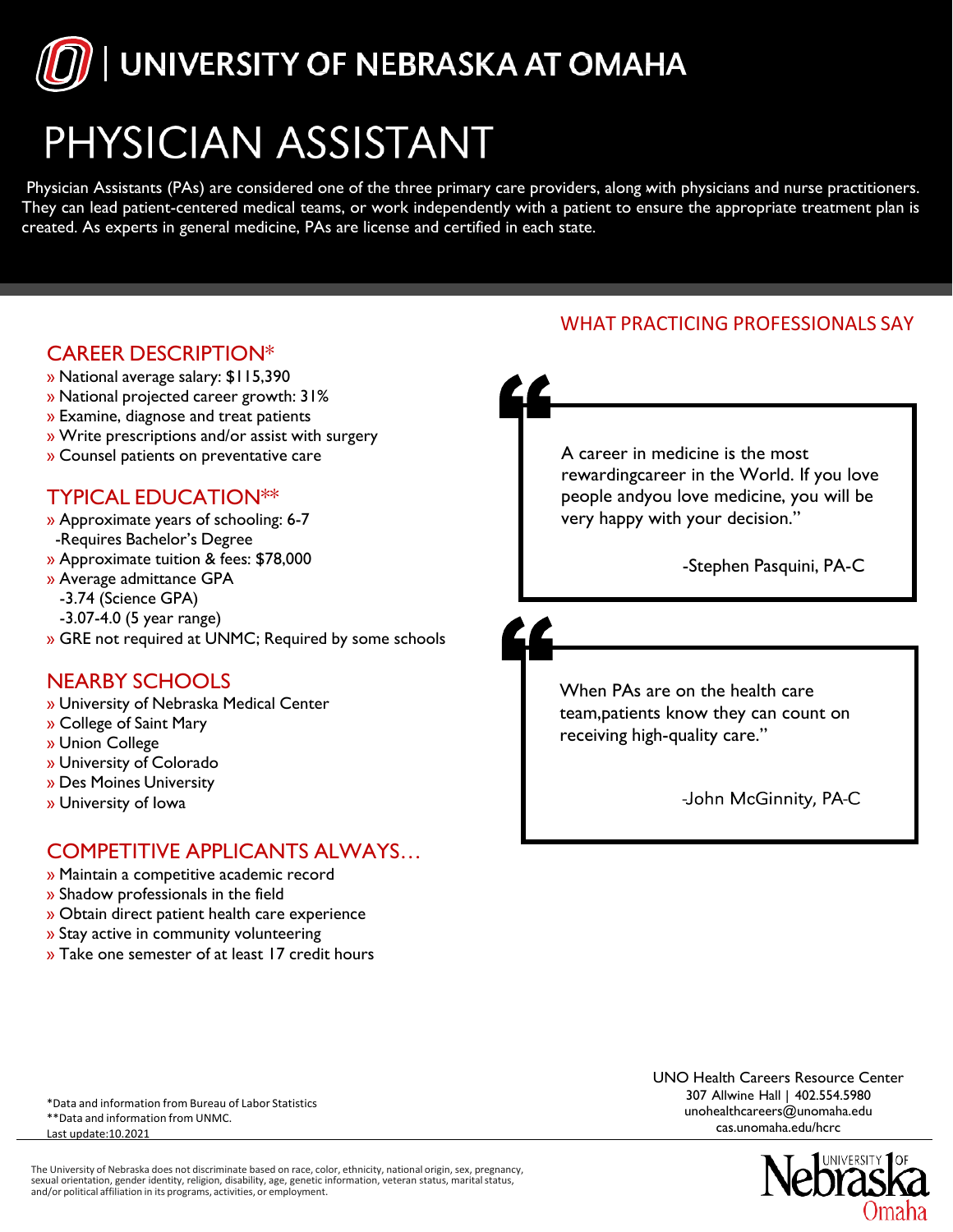Click the links for requirements from the schools listed below:

| University of Nebraska Medical Center | <b>Union College</b>    |
|---------------------------------------|-------------------------|
| Creighton University                  | Des Moines University   |
| University of Iowa                    | Northwestern University |

*Student is ultimately responsible for ensuring all entrance requirements are met.*

UNMC's Prerequisites Services Services Services Services Services Services Services Services Services Services

| Biological Sciences (minimum credits: 16)   |         |          |                                   |  |  |
|---------------------------------------------|---------|----------|-----------------------------------|--|--|
| Course                                      | Credits | Semester | Prerequisites                     |  |  |
| BIOL 1450 - Biology I                       |         | S, F, M  | High school Biology and Chemistry |  |  |
| BIOL 2440 - Microbiology                    | 4       | S, F, M  | High school Biology and Chemistry |  |  |
| -BIOL 2740 - Human Physiology & Anatomy I*  | 4       | F.M      | High school Biology and Chemistry |  |  |
| -BIOL 2840 - Human Physiology & Anatomy II* | 4       | S.M      | <b>BIOL 2740</b>                  |  |  |
| 0R                                          |         |          |                                   |  |  |
| -BMCH 2400 - Human Physiology & Anatomy I*  | 4       | F, S     |                                   |  |  |
| -BMCH 2500 - Human Physiology & Anatomy II* | 4       | S.M      | <b>BMCH 2400</b>                  |  |  |

\*BIOL A & P is preferred for PA school. A & P II must be taken through the same department that A & P I was taken.

| Chemistry (minimum credits: 16)                       |    |         |                              |  |  |
|-------------------------------------------------------|----|---------|------------------------------|--|--|
| CHEM 1180 & 1184 - General Chemistry I & Lab          | 4  | S, F, M | MATH 1320 or CHEM 1140 &     |  |  |
|                                                       |    |         | 1144                         |  |  |
| CHEM 1190 & 1194 - General Chemistry II & Lab         | 4  | S, F, M | MATH 1320 and CHEM 1180/1184 |  |  |
| CHEM 2210 & 2214 - Fund of Organic Chemistry & Lab    | 5  | S, F    | CHEM 1140 & 1144 or 1190 &   |  |  |
|                                                       |    |         | 1194                         |  |  |
| CHEM 3650 & 3654 - Fundamentals of Biochemistry & Lab | 4  | S, F    | CHEM 2210 & 2214 or 2260 &   |  |  |
|                                                       |    |         | 2274                         |  |  |
| <b>OR</b>                                             |    |         |                              |  |  |
| CHEM 1180 & 1184 - General Chemistry I & Lab          | 4  | S, F, M | MATH 1320 or CHEM 1140 &     |  |  |
|                                                       |    |         | 1144                         |  |  |
| CHEM 1190 & 1194 - General Chemistry II & Lab         | 4  | S, F, M | CHEM 1180 & 1184             |  |  |
| -CHEM 2250 - Organic Chemistry I*                     | 3  | S, F, M | CHEM 1190 & 1194             |  |  |
| -CHEM 2260 & 2274 - Organic Chemistry II*             | 5. | S, F    | <b>CHEM 2250</b>             |  |  |
| CHEM 3650 & 3654 - Fundamentals of Biochemistry & Lab | 4  | S, F    | CHEM 2210 & 2214 or 2260 &   |  |  |
|                                                       |    |         | 2274                         |  |  |

\*UNMC strongly recommends the one-year Organic Chemistry sequence.

| Statistics (one course)                                                                                       |   |         |                                                 |  |  |
|---------------------------------------------------------------------------------------------------------------|---|---------|-------------------------------------------------|--|--|
| PSYC 3130 - Statistics for Behavioral Sciences                                                                |   | S, F, M | MATH 1120, 1220, 1310 or 1530                   |  |  |
| SOC 2130 - Social Statistics                                                                                  |   | S, F, M | MATH 1120, 1130, 1220, 1310 or<br>1530          |  |  |
| STAT 3000 - Statistical Methods I                                                                             |   | S, F, M | MATH 1310 or 1220                               |  |  |
| PA 3000 - Applied Statistics                                                                                  |   | S, F, M | MATH 1310 or 1220                               |  |  |
| BIOL 4110-Statistics for Biology                                                                              | 4 | F       | BIOL 1450 & 1750 and<br>MATH 1220, 1130 or 1530 |  |  |
| Other statistics courses can fulfill the requirement as well but should be approved by an admissions advisor. |   |         |                                                 |  |  |

| Psychology (minimum credits: 9)        |  |         |                  |  |
|----------------------------------------|--|---------|------------------|--|
| PSYC 1010 - Introduction to Psychology |  | S. F. M |                  |  |
| PSYC 4440 - Abnormal Psychology        |  | S, F, M | <b>PSYC 1010</b> |  |
| PSYC 2500 - Life Span Psychology       |  | S, F, M | <b>PSYC 1010</b> |  |

| Medical Terminology             |  |                   |  |  |
|---------------------------------|--|-------------------|--|--|
| HEKI 2000 - Medical Terminology |  | $\cdot$ . M<br>J. |  |  |
| BIOL 1160 - Medical Terminology |  | ∙, M<br>J.        |  |  |